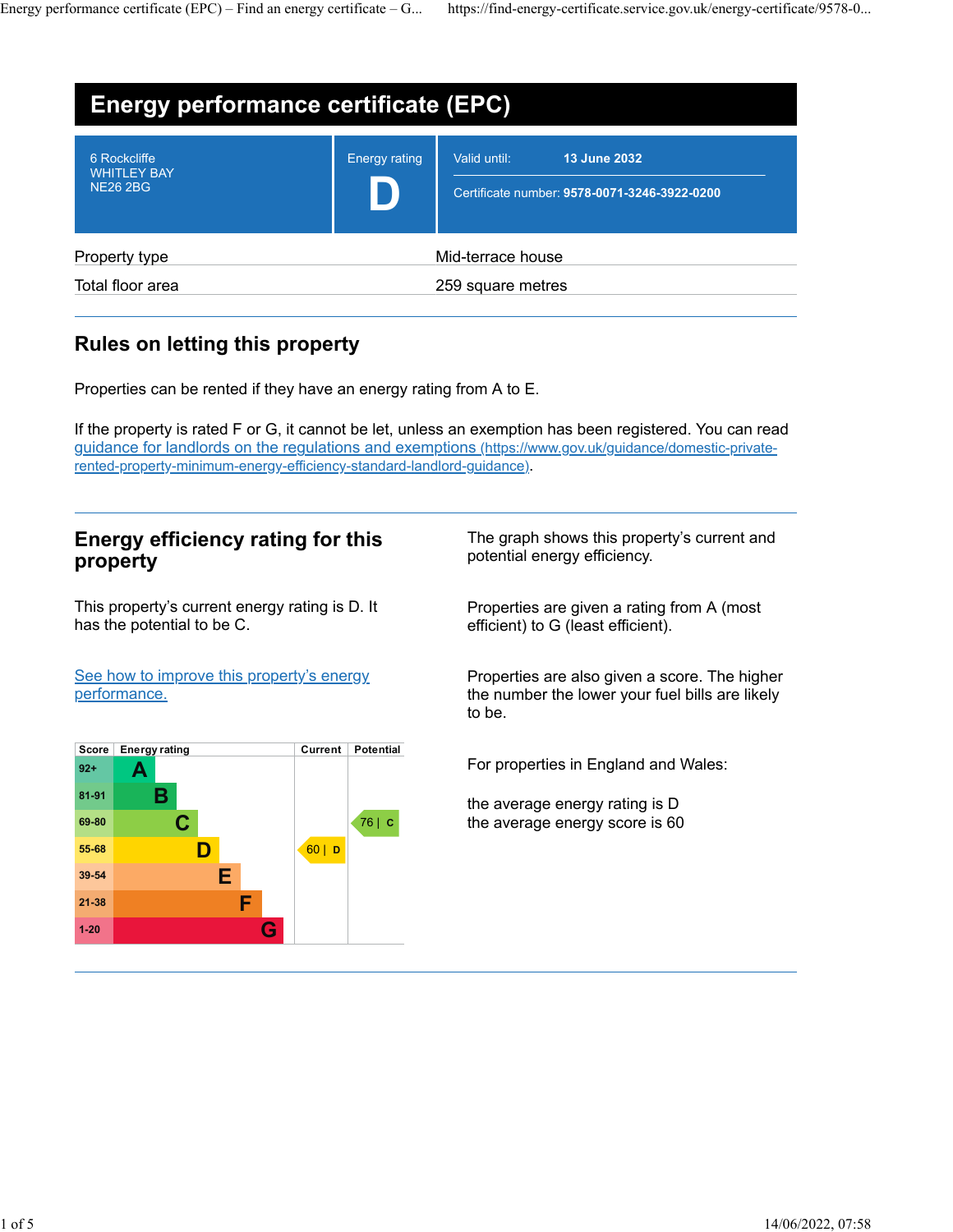# **Breakdown of property's energy performance**

This section shows the energy performance for features of this property. The assessment does not consider the condition of a feature and how well it is working.

Each feature is assessed as one of the following:

- very good (most efficient)
- good
- average
- poor
- very poor (least efficient)

When the description says "assumed", it means that the feature could not be inspected and an assumption has been made based on the property's age and type.

| <b>Feature</b>       | <b>Description</b>                             | Rating    |
|----------------------|------------------------------------------------|-----------|
| Wall                 | Solid brick, as built, no insulation (assumed) | Very poor |
| Roof                 | Roof room(s), limited insulation (assumed)     | Average   |
| Roof                 | Roof room(s), insulated (assumed)              | Very good |
| Window               | Fully double glazed                            | Average   |
| Main heating         | Boiler and radiators, mains gas                | Good      |
| Main heating control | Programmer, room thermostat and TRVs           | Good      |
| Hot water            | From main system                               | Good      |
| Lighting             | Low energy lighting in 67% of fixed outlets    | Good      |
| Floor                | Suspended, no insulation (assumed)             | N/A       |
| Secondary heating    | Room heaters, smokeless fuel                   | N/A       |

#### **Primary energy use**

The primary energy use for this property per year is 252 kilowatt hours per square metre (kWh/m2).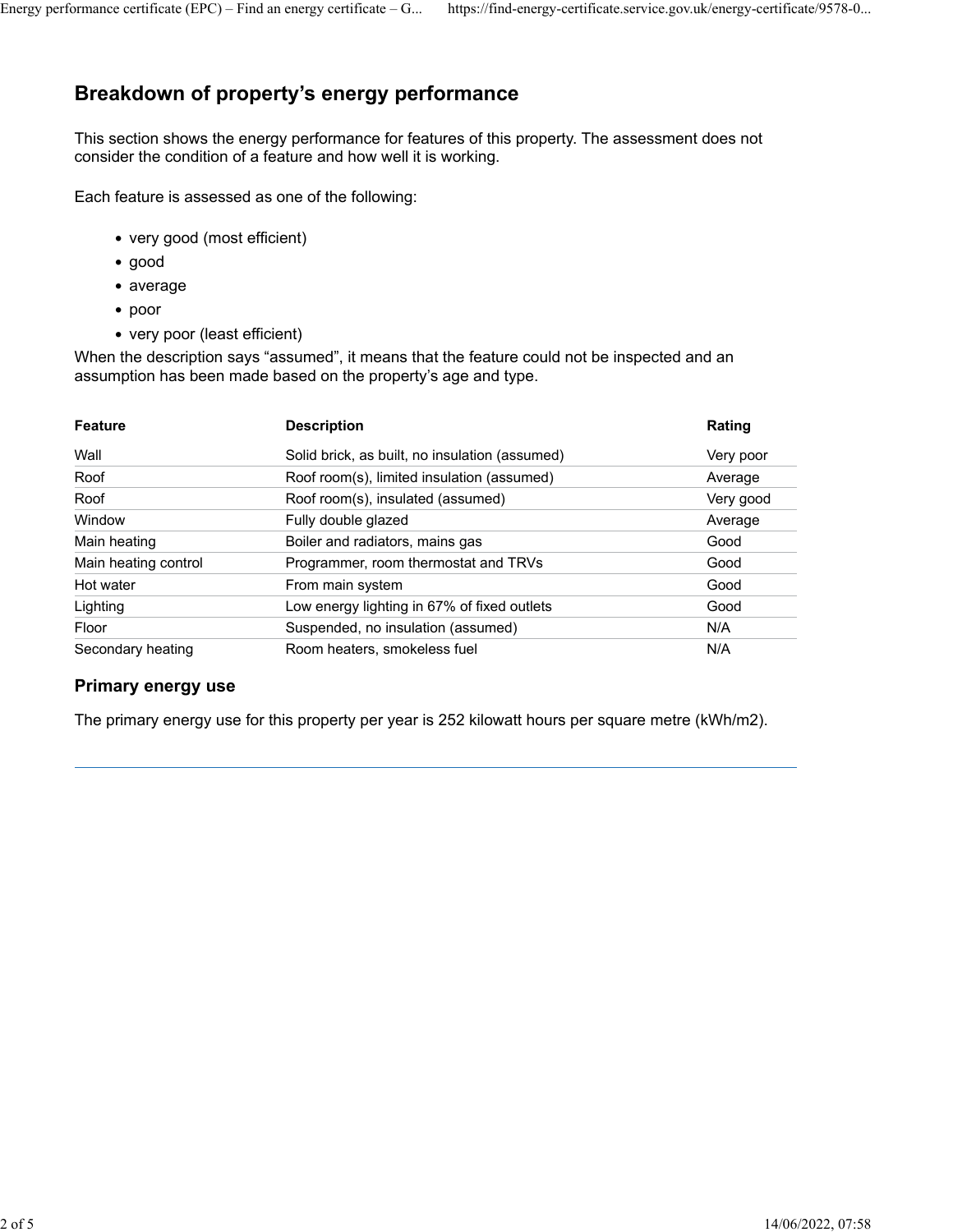## **Environmental impact of this property**

This property's current environmental impact rating is E. It has the potential to be D.

Properties are rated in a scale from A to G based on how much carbon dioxide (CO2) they produce.

Properties with an A rating produce less CO2 than G rated properties.

| An average household<br>produces        | 6 tonnes of CO2    |
|-----------------------------------------|--------------------|
| This property produces                  | 14.0 tonnes of CO2 |
| This property's<br>potential production | 9.0 tonnes of CO2  |

By making the **recommended** changes, you could reduce this property's CO2 emissions by 5.0 tonnes per year. This will help to protect the environment.

Environmental impact ratings are based on assumptions about average occupancy and energy use. They may not reflect how energy is consumed by the people living at the property.

## **Improve this property's energy performance**

By following our step by step recommendations you could reduce this property's energy use and potentially save money.

Carrying out these changes in order will improve the property's energy rating and score from D (60) to C (76).

| <b>Step</b>                             | <b>Typical installation cost</b> | <b>Typical yearly saving</b> |
|-----------------------------------------|----------------------------------|------------------------------|
| 1. Room-in-roof insulation              | £1,500 - £2,700                  | £182                         |
| 2. Internal or external wall insulation | £4,000 - £14,000                 | £294                         |
| 3. Floor insulation (suspended floor)   | £800 - £1,200                    | £117                         |
| 4. Low energy lighting                  | £30                              | £40                          |
| 5. Solar photovoltaic panels            | £3.500 - £5.500                  | £344                         |

#### **Paying for energy improvements**

[Find energy grants and ways to save energy in your home. \(https://www.gov.uk/improve-energy-efficiency\)](https://www.gov.uk/improve-energy-efficiency)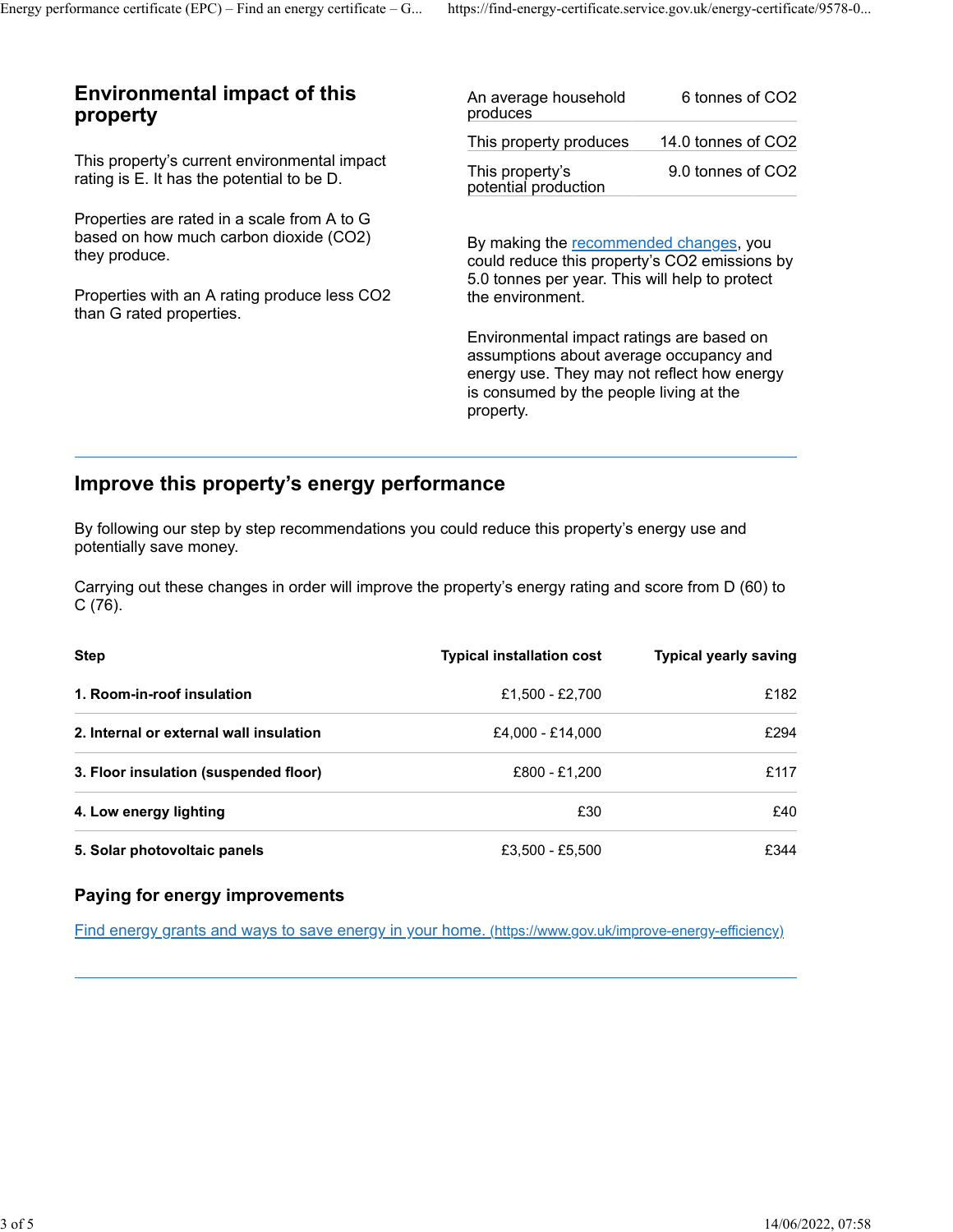### **Estimated energy use and potential savings**

| <b>Estimated yearly</b><br>energy cost for this<br>property | £2320 |
|-------------------------------------------------------------|-------|
| Potential saving                                            | £631  |

The estimated cost shows how much the average household would spend in this property for heating, lighting and hot water. It is not based on how energy is used by the people living at the property.

The potential saving shows how much money you could save if you [complete each](https://find-energy-certificate.service.gov.uk/energy-certificate/9578-0071-3246-3922-0200?print=true#recommendations) [recommended step in order.](https://find-energy-certificate.service.gov.uk/energy-certificate/9578-0071-3246-3922-0200?print=true#recommendations)

For advice on how to reduce your energy bills visit [Simple Energy Advice](https://www.simpleenergyadvice.org.uk/) [\(https://www.simpleenergyadvice.org.uk/\).](https://www.simpleenergyadvice.org.uk/)

### **Heating use in this property**

Heating a property usually makes up the majority of energy costs.

### Estimated energy used to heat this property

| <b>Type of heating</b>                               | <b>Estimated energy used</b> |  |  |
|------------------------------------------------------|------------------------------|--|--|
| Space heating                                        | 36041 kWh per year           |  |  |
| Water heating                                        | 3034 kWh per year            |  |  |
| Potential energy savings by<br>installing insulation |                              |  |  |
| Type of insulation                                   | Amount of energy saved       |  |  |
| Loft insulation                                      | 1385 kWh per year            |  |  |
| Solid wall insulation                                | 5475 kWh per year            |  |  |